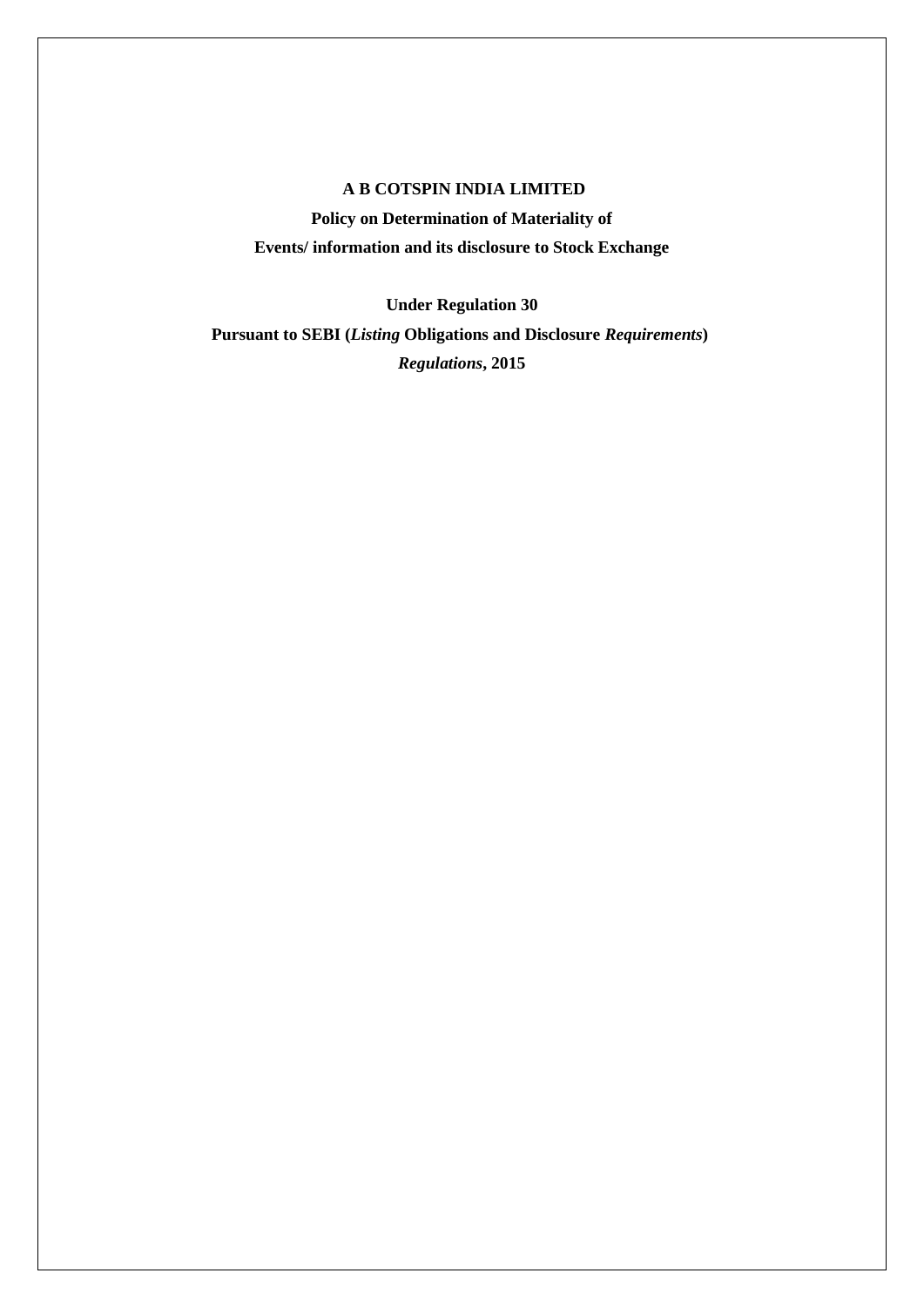### **POLICY FOR DETERMINING MATERIALITY FOR DISCLOSURES**

[Pursuant to Regulation 30 of Securities and Exchange Board of India (Listing Obligations and Disclosure Requirements) Regulations, 2015]

### **1. Objective**

Securities and Exchange Board of India ("**SEBI**") has issued SEBI (Listing Obligations and Disclosures Requirements) Regulations, 2015 (the "**Listing Regulations**"). In terms of Regulation 30 (4) (ii), the Board of Directors (the "**Board**") of the A B Cotspin India Limited (the "**Company**") has adopted this Policy for determining Materiality for Disclosures (the "Policy") at its meeting held on 26<sup>th</sup> April, 2021 for determination of materiality of events or information ("**Material Information**"), to enable the Company to promptly disclose such information or event to the Stock Exchanges, pursuant to the Listing Regulation.

The Policy sets out the guidelines for identification of events or information within the Company which are deemed to be material in the opinion of the Board of Directors.

### **2. Authorised Person**

Regulation 30 (5) of Listing Regulations provides that the Board of Directors of the listed entity shall authorize one or more Key Managerial Personnel for the purpose of determining materiality of an event or information and for the purpose of making disclosures to Stock Exchange(s) under the necessary provisions of the Listing Regulation and the contact details of such personnel shall be also disclosed to the Stock Exchange(s) and as well as on the listed entity's website viz., www.abcotspin.com.

Therefore, the Board of Directors have authorised the Key Managerial Personnel(s) of the Company, Managing Director (s), Executive Director (s), , Chief Financial Officer and, Company Secretary & Compliance Officer, for the purpose of determining materiality of an event or information and making disclosure to Stock Exchanges. The materiality of the event or information will be decided in consultation with business heads, plant heads, project heads and senior management personnel or persons connected with the event or information.

# **Powers and Responsibilities of the Authorised Person for determining material events or information within the Company:**

- To review and assess the materiality of an event that may qualify as 'material' and may require disclosure, on the basis of facts and circumstances prevailing at that point in time.
- The disclosure shall be finalised in consultation with the Managing Director and CFO and in his absence, Executive Director or Company Secretary. For this purpose, the relevant details of event or information shall be sent to the Authorised Persons promptly or as soon as practicable to enable its disclosure to the Stock Exchanges.
- To make required disclosures within the stipulated time of actual occurrence of an event or information, after ascertaining facts.
- To disclose material developments on a regular basis, till such time the event or transaction is resolved/ closed, with relevant explanations.
- To consider such other events or information that may require disclosure to be made to the Stock Exchanges which are not explicitly defined in the Listing Regulations and determine the materiality, appropriate time and contents of disclosure for such matters.
- To disclose material events or information with respect to the subsidiaries of the Company.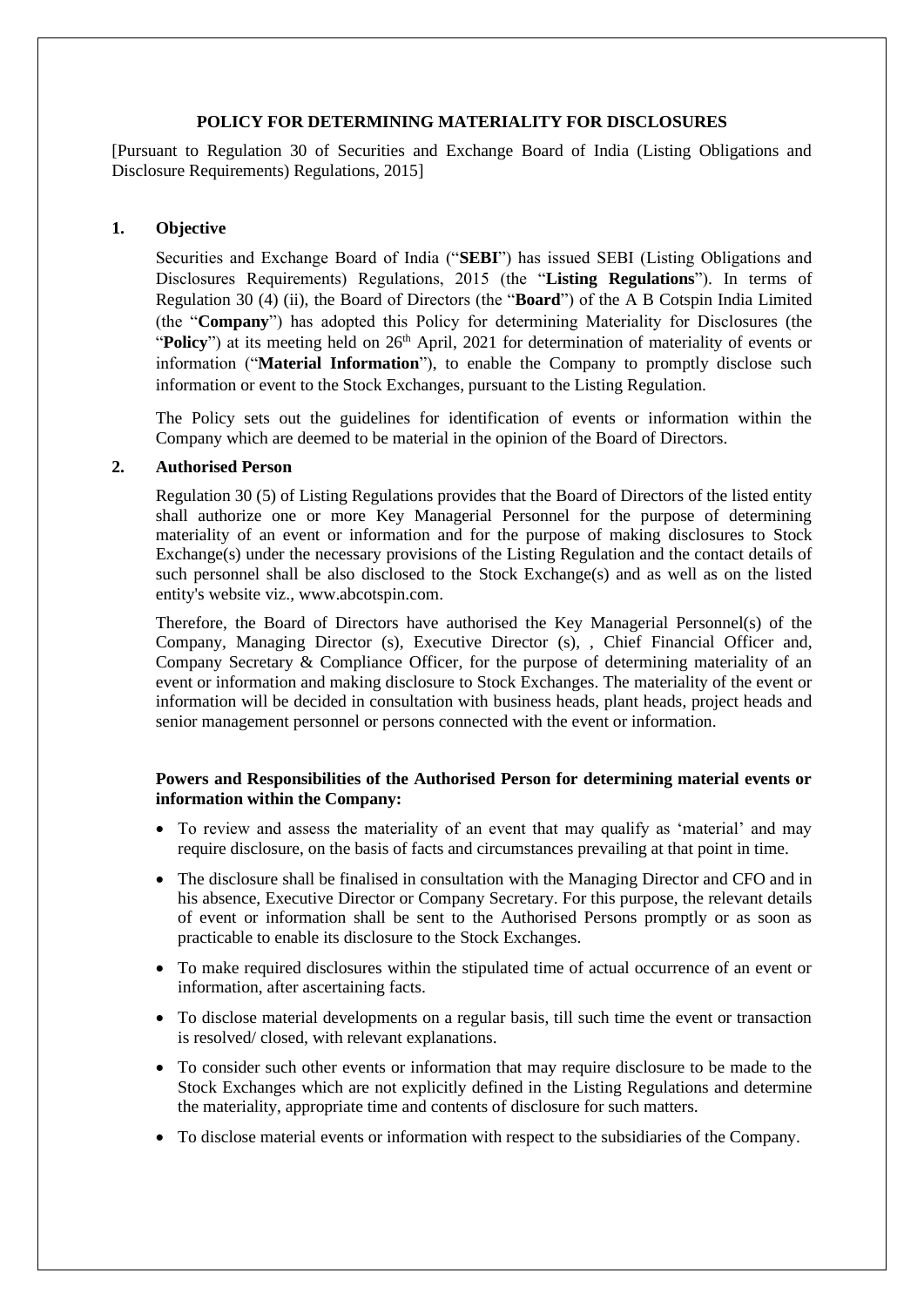### **3. Deemed material events or information**

Events or information specified in Para A of Part A of Schedule III of the Listing Regulations are required to be disclosed irrespective of application of any quantitative or qualitative materiality thresholds as these are "deemed" to be material. The applicable events (also referred to as "**deemed disclosures**") are given in *Annexure-1*.

### **4. Guidelines for materiality assessment**

- The events or information specified in Para B of Part A of Schedule III of the Regulations, which will be disclosed based on application of materiality criteria, are given in *Annexure-2*.
- Materiality must be determined on a case to case basis depending on the material facts and the circumstances pertaining to the information or event and would be determined based on the qualitative judgement to be exercised by the Authorised Persons.
- The following criteria will be applicable for determination of materiality of event or information:
	- $\triangleright$  the omission of an event or information, which is likely to result in a discontinuity or alteration of an event already available publicly; or
	- $\triangleright$  the omission of an event or information is likely to result in significant market reaction if the said omission came to light at a later date;
	- $\triangleright$  In case where the above two criteria are not applicable, an event or information may be treated as being material if in the opinion of the board of directors of the company, the event or information is considered material.
- Any event or information having a significant risk to the reputation of the Company.
- In the opinion of the Board of Directors of the Company, the event/ information ought to be disclosed though not required to be statutorily intimated.
- The quantitative criteria as indicated in *Annexure-2*, shall apply to events specified in Para B of Part A of Schedule III of the Listing Regulations only and shall be used as a yardstick or reference for determining materiality and arriving at the overall decision on the event to be reported by the Company Secretary.
- Only such impact which is direct, reasonably perceivable and not remote, quantifiable and having a short term horizon of 1-2 years, shall be considered.
- Notwithstanding anything stated in *Annexure-2*, the Authorized Persons may apply qualitative criteria for deeming an event/ information to be material or not in cases where aforementioned quantitative criteria cannot be ascertained/ applied reasonably.

## **5. Disclosure**

Any event or information falling under Regulation 30 of Listing Regulations (as per *Annexures 1* and 2) shall be informed to the Authorised Person(s) promptly upon occurrence, with adequate supporting data/ information, to facilitate a prompt and appropriate disclosure to the Stock Exchange. The guidance on when an event/ information has occurred as indicated in Annexure-II of SEBI's Circular dated September 9, 2015, is reproduced as *Annexure-3*.

Any other event, even if not covered under the Listing Regulations but is potentially of price sensitive nature, must also be informed for further evaluation, to the Authorised Persons.

The Authorised Persons will ascertain the materiality of events or information considering their nature and relevant impact in terms of discontinuity of market information and significant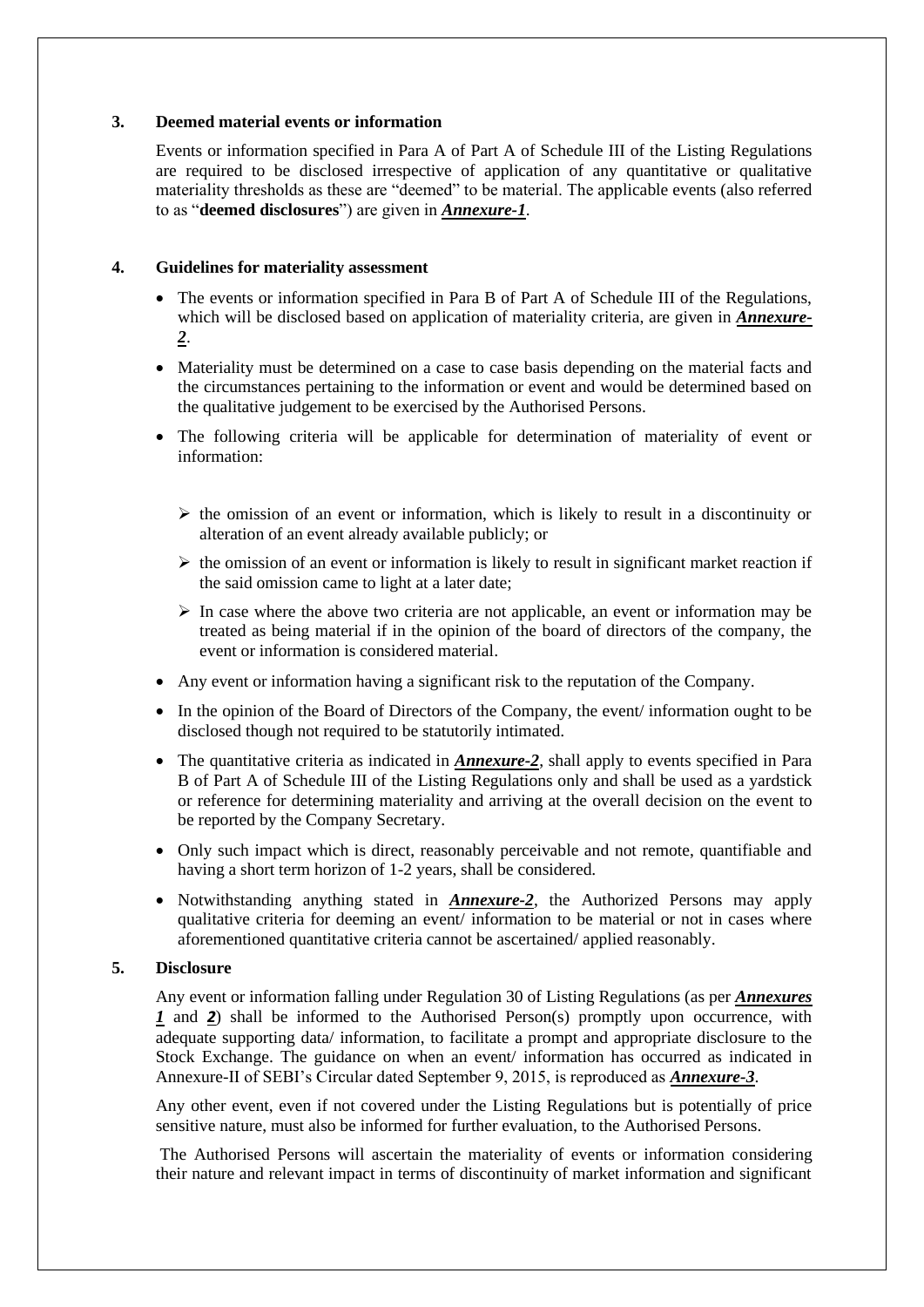market reaction in case of omission. The respective departments shall assist the Authorised Persons in this assessment.

After evaluation, the Authorised Person shall issue a suitable disclosure to the Stock Exchange(s) in consultation with the CEO & Managing Director and in his absence, the COO & Executive Director or Chief Financial Officer, pursuant to Regulation 30 of the Listing Regulations.

### **6. Policy review**

In case of any subsequent changes in the provisions of the Listing Regulations or any other regulations which makes any of the clauses/ provisions of this Policy inconsistent with the Listing Regulations, the provisions of the Listing Regulations would prevail over the Policy and the clauses/ provisions in the Policy would be deemed to be modified accordingly. The Board also, at its discretion, has the power to review and revise the Policy.

#### **7. Disclosure on website**

As required under the Listing Regulations, the Policy will be disclosed on the website of the Company viz., [www.abcotspin.com](http://www.abcotspin.com/) .

Further, the Company shall disclose on its website all such events or information which have been disclosed to the Stock Exchange(s) under the Listing Regulation and such disclosure shall be hosted on the website of the Company for a minimum period of 5 (five) years and thereafter as per the archival policy of the Company. Any change in the content of its website shall be updated within 2 (two) working days from the date of such change in content.

### **8. Contact detail of Authorised Person**

The Authorised Person can be contacted on the following Email ID: cs.abcotspin@gmail.com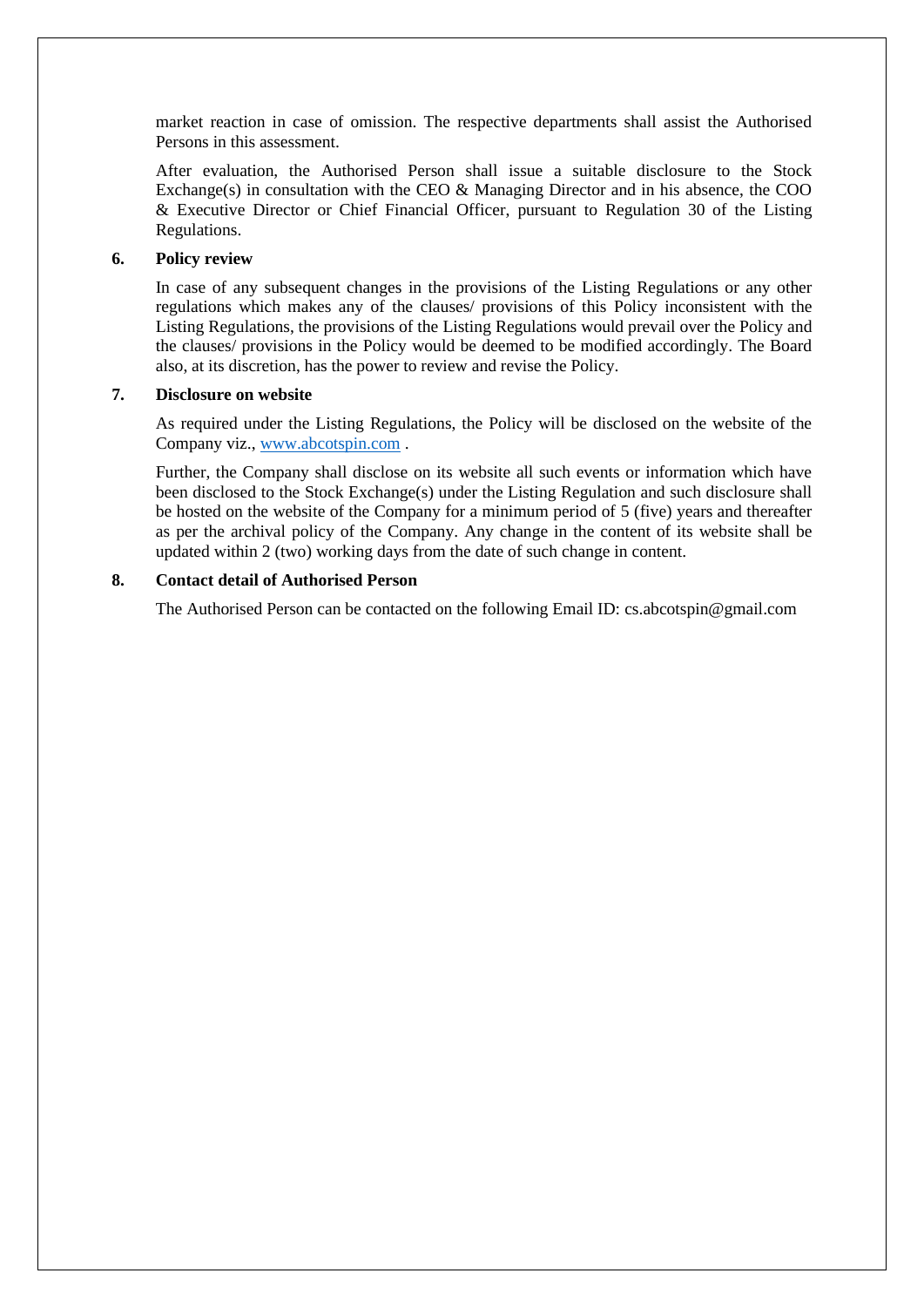#### **ANNEXURE: 1**

Events which shall be disclosed without any application of the guidelines for materiality as specified in sub-regulation (4) of Regulation (30):-

1. Acquisition(s) (including agreement to acquire), Scheme of Arrangement (amalgamation/ merger/ demerger/ restructuring), or sale or disposal of any unit(s), division(s) or subsidiary of the listed entity or any other restructuring.

Explanation- For the purpose of this sub-para, the word 'acquisition' shall mean,-

- (i) acquiring control, whether directly or indirectly; or,
- (ii) acquiring or agreeing to acquire shares or voting rights in, a company, whether directly or indirectly, such that –

(a) the Company holds shares or voting rights aggregating to five per cent or more of the shares or voting rights in the said company, or;

(b) there has been a change in holding from the last disclosure made under sub-clause (a) of clause (ii) of the Explanation to this sub-para and such change exceeds two per cent of the total shareholding or voting rights in the said company.

- 2. Issuance or forfeiture of securities, split or consolidation of shares, buyback of securities, any restriction on transferability of securities or alteration in terms or structure of existing securities including forfeiture, reissue of forfeited securities, alteration of calls, redemption of securities etc.
- 3. Revision in Rating(s).
- 4. Outcome of Meetings of the board of directors:

The Company shall disclose to the Exchange(s), within 30 minutes of the closure of the meeting, held to consider the following:

a) dividends and/or cash bonuses recommended or declared or the decision to pass any dividend and the date on which dividend shall be paid/dispatched;

- b) any cancellation of dividend with reasons thereof;
- c) the decision on buyback of securities;
- d) the decision with respect to fund raising proposed to be undertaken

e) increase in capital by issue of bonus shares through capitalization including the date on which such bonus shares shall be credited/dispatched;

f) reissue of forfeited shares or securities, or the issue of shares or securities held in reserve for future issue or the creation in any form or manner of new shares or securities or any other rights, privileges or benefits to subscribe to;

g) short particulars of any other alterations of capital, including calls;

h) financial results;

i) decision on voluntary delisting by the listed entity from stock exchange(s).

- 5. Agreements (viz. shareholder agreement(s), joint venture agreement(s), family settlement agreement(s) (to the extent that it impacts management and control of the listed entity), agreement(s)/treaty(ies)/contract(s) with media companies) which are binding and not in normal course of business, revision(s) or amendment(s) and termination(s) thereof.
- 6. Fraud/ defaults by promoter or key managerial personnel or by listed entity or arrest of key managerial personnel or promoter.
- 7. Change in directors, key managerial personnel (Managing Director, Chief Financial Officer, Company Secretary etc.), Auditor and Compliance.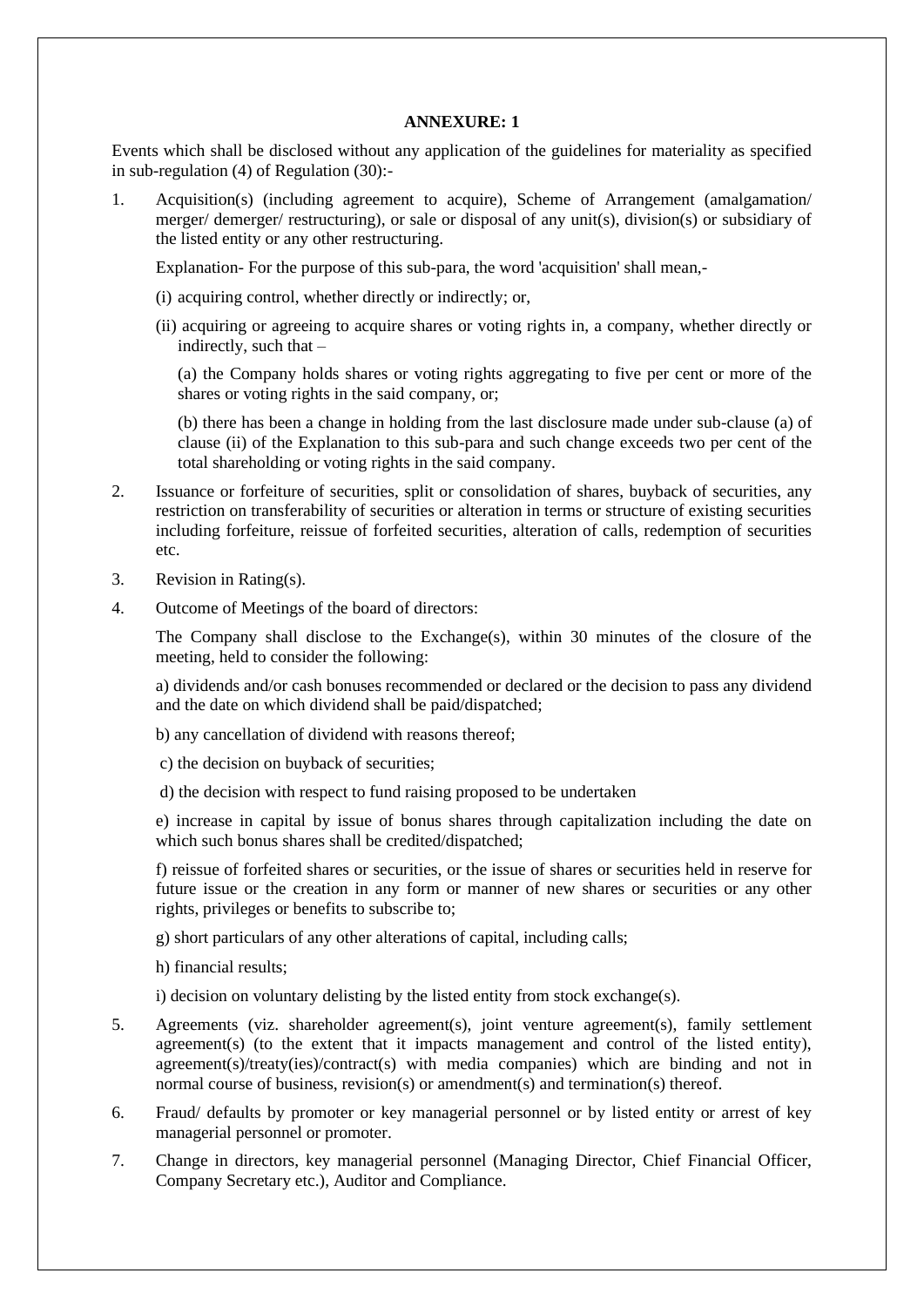- 8. Appointment or discontinuation of share transfer agent.
- 9. Corporate debt restructuring.
- 10. One time settlement with a bank.
- 11. Reference to BIFR and winding-up petition filed by any party/ creditors.
- 12. Issuance of Notices, call letters, resolutions and circulars sent to shareholders, debenture holders or creditors or any class of them or advertised in the media by the listed entity.
- 13. Proceedings of Annual and extraordinary general meetings of the listed entity.
- 14. Amendments to memorandum and articles of association of listed entity, in brief.
- 15. Schedule of Analyst or institutional investor meet and presentations on financial results made by the listed entity to analysts or institutional investors.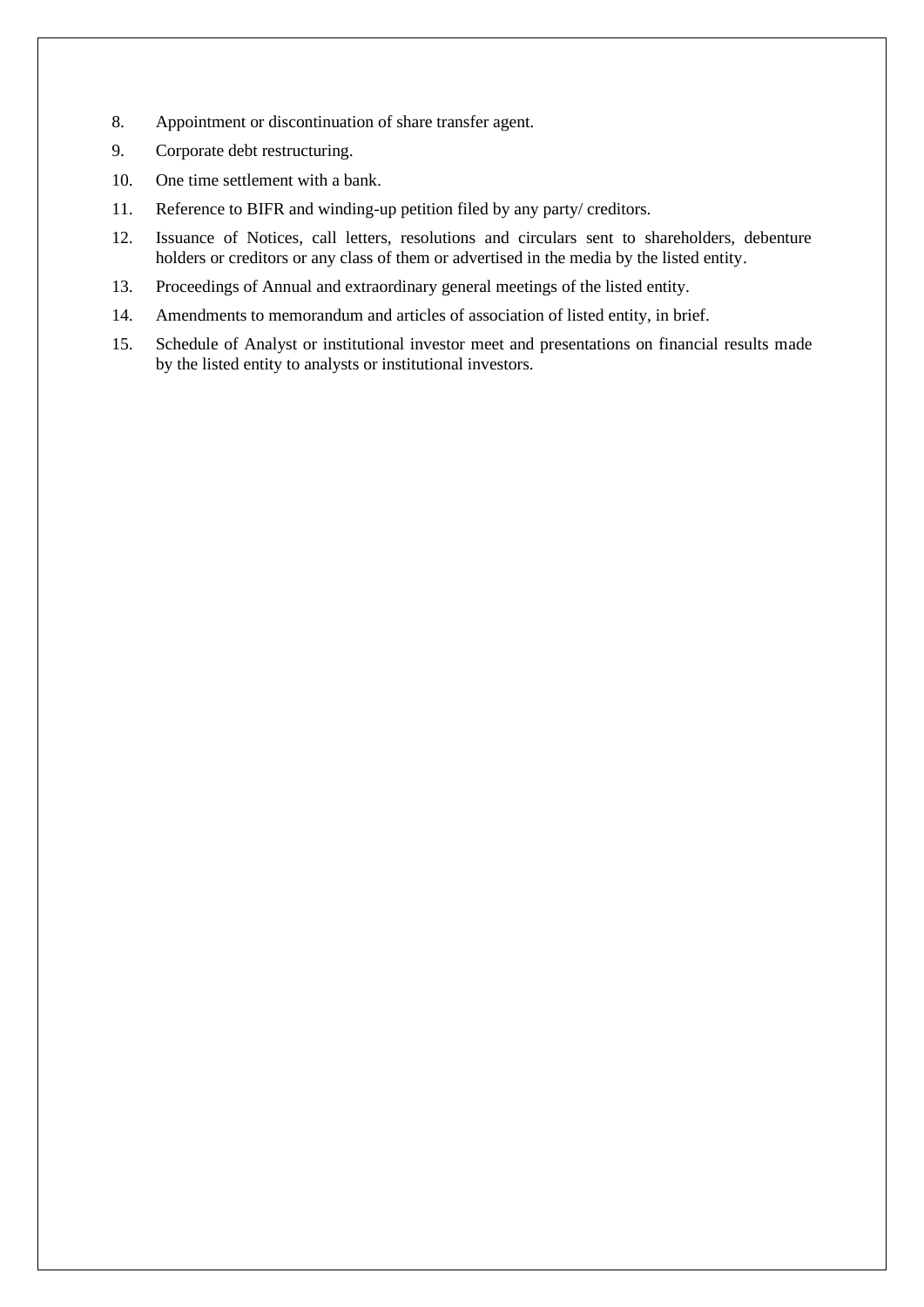## **ANNEXURE: 2**

Illustrative list of events which shall be disclosed upon the application of guidelines for materiality:

- 1. Commencement or any postponement in the date of commencement of commercial production or commercial operations of any unit/ division.
- 2. Change in the general character or nature of business brought about by arrangements for strategic, technical, manufacturing, or marketing tie-up, adoption of new lines of business or closure of operations of any unit/division (entirety or piecemeal).
- 3. Capacity addition or product launch.
- 4. Awarding, bagging/ receiving, amendment or termination of awarded/bagged orders/contracts not in the normal course of business.
- 5. Agreements (viz. loan agreement(s) (as a borrower) or any other agreement(s) which are binding and not in normal course of business) and revision(s) or amendment(s) or termination(s) thereof.
- 6. Disruption of operations of any one or more units or division of the listed entity due to natural calamity (earthquake, flood, fire etc.), force majeure or events such as strikes, lockouts etc.
- 7. Effect(s) arising out of change in the regulatory framework applicable to the listed entity.
- 8. Litigation(s) / dispute(s) / regulatory action(s) with impact.
- 9. Fraud/defaults etc. by directors (other than key managerial personnel) or employees of listed entity.
- 10. Options to purchase securities including any ESOP/ESPS Scheme.
- 11. Giving of guarantees or indemnity or becoming a surety for any third party.
- 12. Granting, withdrawal, surrender, cancellation or suspension of key licenses or regulatory approvals.